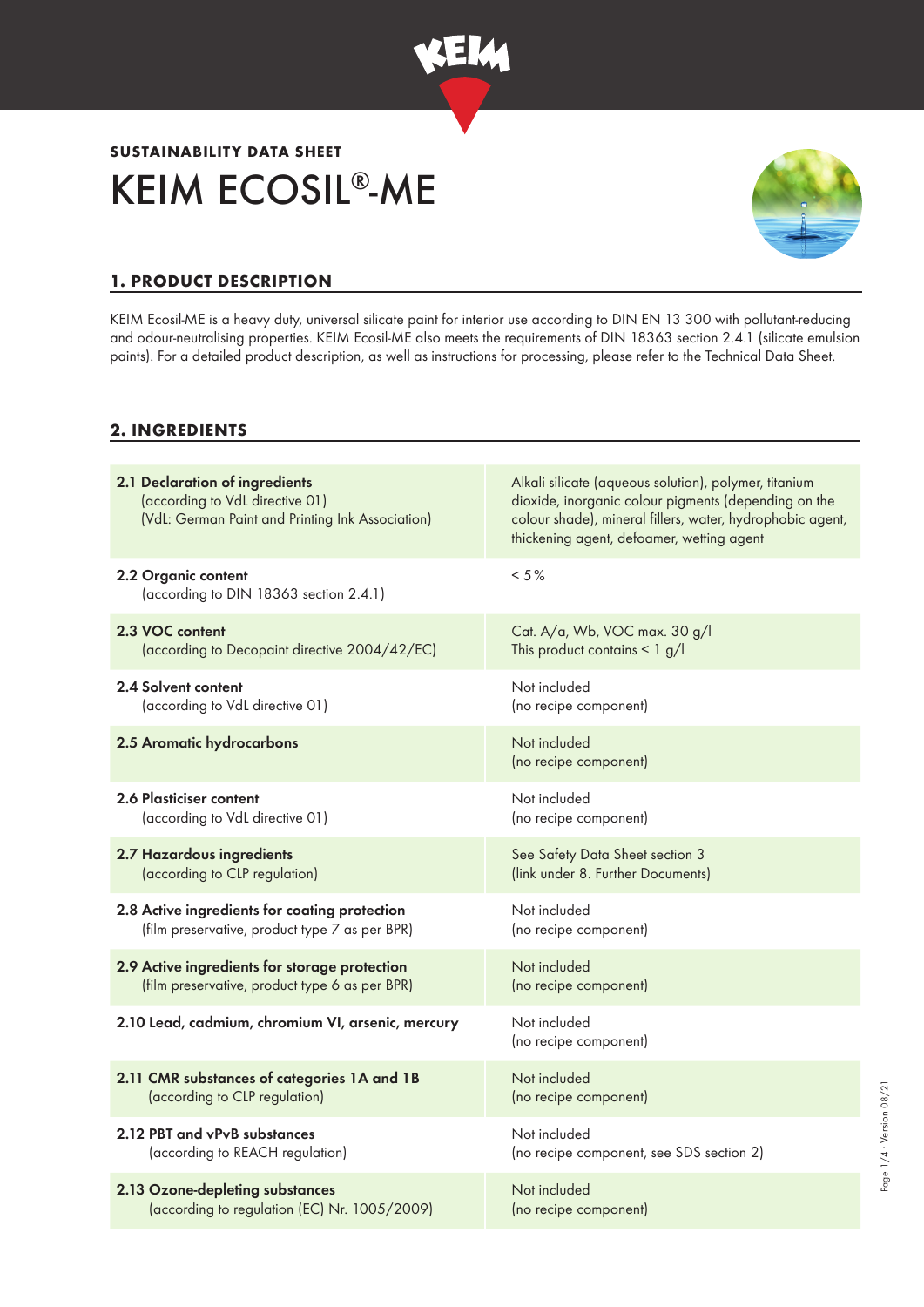| 2.14 Formaldehyde/formaldehyde depot substances<br>(emission test chamber)                                                                          | Not specified                                                         |
|-----------------------------------------------------------------------------------------------------------------------------------------------------|-----------------------------------------------------------------------|
| 2.15 Compliance with the limitation of emissions<br>of the titanium dioxide industry (according to<br>directive 92/112/EEC or directive 2010/75/EU) | Yes                                                                   |
| 2.16 Halogenated organic compounds                                                                                                                  | See Safety Data Sheet section 12<br>(link under 8. Further Documents) |

## **3. TEST REPORTS / EXPERT REPORTS / CERTIFICATIONS / LOGOS**

| 3.1 Test reports                                                                                                                                                                                                                                        | On request                                                                   |  |
|---------------------------------------------------------------------------------------------------------------------------------------------------------------------------------------------------------------------------------------------------------|------------------------------------------------------------------------------|--|
| 3.2 Export reports                                                                                                                                                                                                                                      | Environmental Product Declaration (EPD)<br>(link under 8. Further Documents) |  |
| 3.3 Product code / GISCODE                                                                                                                                                                                                                              | BSW40                                                                        |  |
| 3.4 Certifications / Logos                                                                                                                                                                                                                              |                                                                              |  |
| lug<br><b>DGNB</b><br>ÉMISSIONS DANS L'AIR INTÉRIEUR <sup>®</sup><br>NAVIGATOR<br>Registrierungs-Code<br><b>SENTINEL HAUS</b><br>9PKFUN<br>$100\%$<br>Prüf-Nr. 2452 - 13<br>Ökostrom<br><b>INSTITUT</b><br>Allergiker-geeignet<br>www.dgnb-navigator.dr |                                                                              |  |
| A2 s1, d0<br><b>DIN EN ISO</b><br>(EN 13501-1)<br>4628-1<br>Beständig gegen<br>nichtbrennbar<br><b>Desinfektionsmittel</b><br>non-combustible<br>disinfectant resistance<br><b>WEM</b><br>vaelm<br><b>TÜV</b><br><b>HFM</b><br>zertifiziert             |                                                                              |  |

## **4. INFORMATION FOR BUILDING CERTIFICATION AS PER DGNB\***

| 4.1 Product group<br>(ENV 1.2)                                             | Coatings on mainly mineral substrates in interior spaces<br>as well as on wallpapers, non-woven, gypsum plaster-<br>boards, etc.                            |
|----------------------------------------------------------------------------|-------------------------------------------------------------------------------------------------------------------------------------------------------------|
| 4.2 VOC content<br>(according to directive 2004/42/EC)                     | $< 1$ g/l                                                                                                                                                   |
| 4.3 Dilutability with water<br>(according to directive 2004/42/EC)         | Yes                                                                                                                                                         |
| 4.4 Product-specific life cycle assessment values<br>(ENV 1.1 and ENV 2.1) | According to EPD                                                                                                                                            |
| 4.5 Quality level<br>(ENV 1.2)                                             | Coatings on mainly mineral substrates in interior spaces:<br>Complies with quality level 4 - solvent- and plasticiser-free<br>according to VdL directive 01 |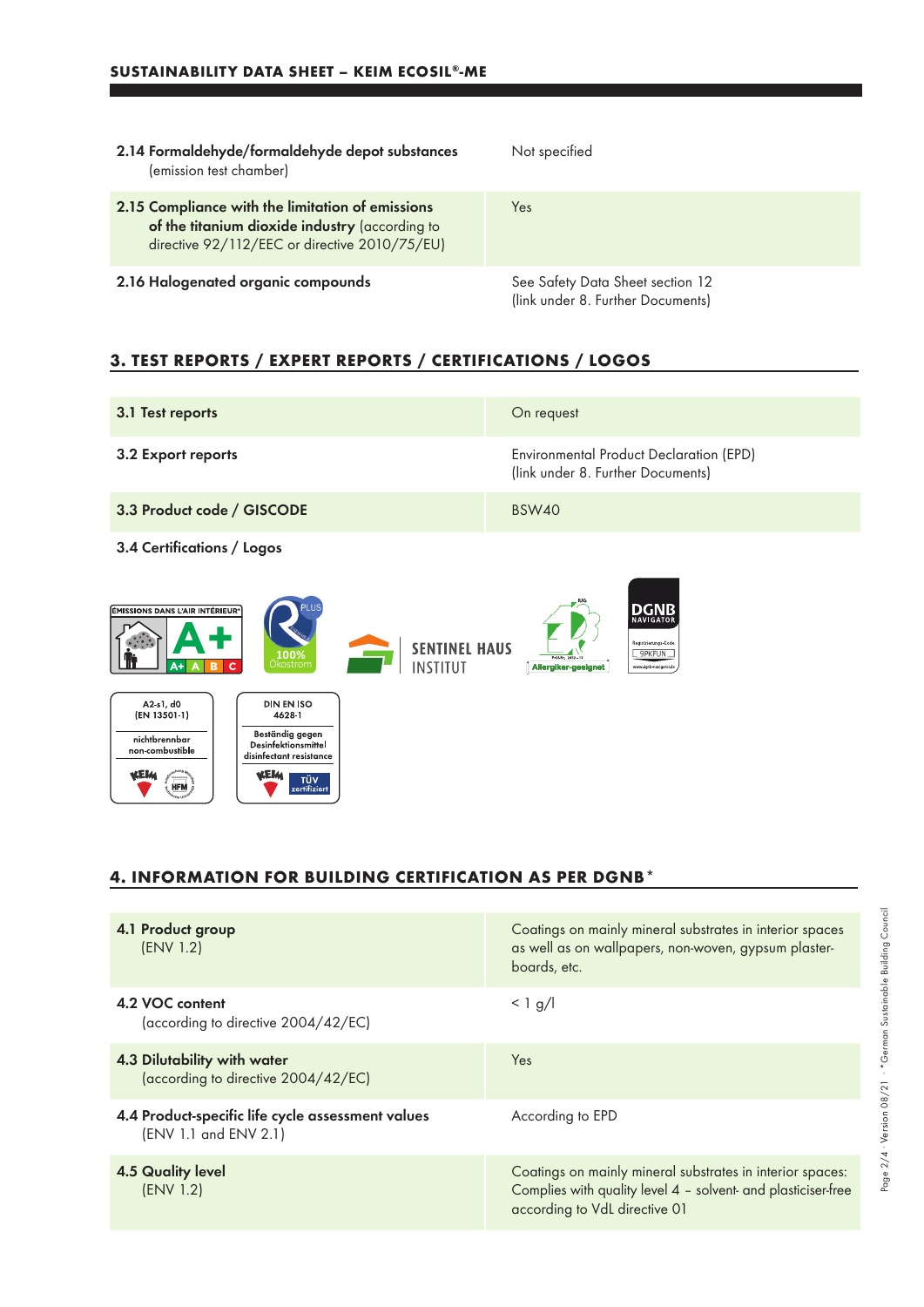| 4.6 Product-specific life cycle              | 15 Years (according to BNB: National rating system |
|----------------------------------------------|----------------------------------------------------|
| (ECO 1.1)                                    | for sustainable building)                          |
| 4.7 Safety and risks of failure<br>(SOC 1.7) | No negative impact, since no halogens contained    |
| <b>4.8 Cleaning instruction</b>              | See Technical Data Sheet                           |
| (PRO 1.5, PRO 2.2)                           | (link under 8. Further Documents)                  |

## **5. INFORMATION ON SUITABILITY ACCORDING TO LEED 2009**

| 5.1 Product group<br>EG4.2)                                                                          | <b>Flat Topcoat</b>                                                                                                                                                                                                                                                                                                                                                                                                                                                                     |
|------------------------------------------------------------------------------------------------------|-----------------------------------------------------------------------------------------------------------------------------------------------------------------------------------------------------------------------------------------------------------------------------------------------------------------------------------------------------------------------------------------------------------------------------------------------------------------------------------------|
| 5.2 VOC<br>(as per SCAQMD Rule 1113, Architectural Coatings,<br>rules in effect on February 5, 2016) | $<$ 1 g/l (limit value $<$ 50 g/l)                                                                                                                                                                                                                                                                                                                                                                                                                                                      |
| 5.3 VOC limit fulfilled                                                                              | Yes                                                                                                                                                                                                                                                                                                                                                                                                                                                                                     |
| 5.4 Recycling rate<br>(from post-consumer sources) (MR4)                                             | KEIM Ecosil-ME can achieve the service life of the<br>building components. KEIM Ecosil-ME does not have a<br>real after-use phase. The final disposal is carried out in<br>conjunction with the building components via building<br>rubble. If it is pure building rubble, recycling takes place<br>in accordance with national regulations. Normally, build-<br>ing rubble is crushed and returned to the economic cycle<br>as a substitute for fillers (road construction, concrete). |
| 5.5 Recycling rate<br>(from production-relevant sources) (MR4)                                       | 0%                                                                                                                                                                                                                                                                                                                                                                                                                                                                                      |
| 5.6 Fast renewable raw materials<br>(MR 6)                                                           | 0%                                                                                                                                                                                                                                                                                                                                                                                                                                                                                      |
| 5.7 Regional materials<br>(MR <sub>5</sub> )                                                         | Not specified                                                                                                                                                                                                                                                                                                                                                                                                                                                                           |
| 5.8 Production site<br>(MR <sub>5</sub> )                                                            | Keimfarben GmbH, Keimstraße 16, 86420 Diedorf                                                                                                                                                                                                                                                                                                                                                                                                                                           |

## **6. MANAGEMENT SYSTEMS AND CORPORATE CERTIFICATIONS**

6.1 Quality and environmental management The manufacturing /marketing company is certified according to:

- DIN EN ISO 9001
- DIN EN ISO 14001
- Energy audit according to DIN EN 16247-1